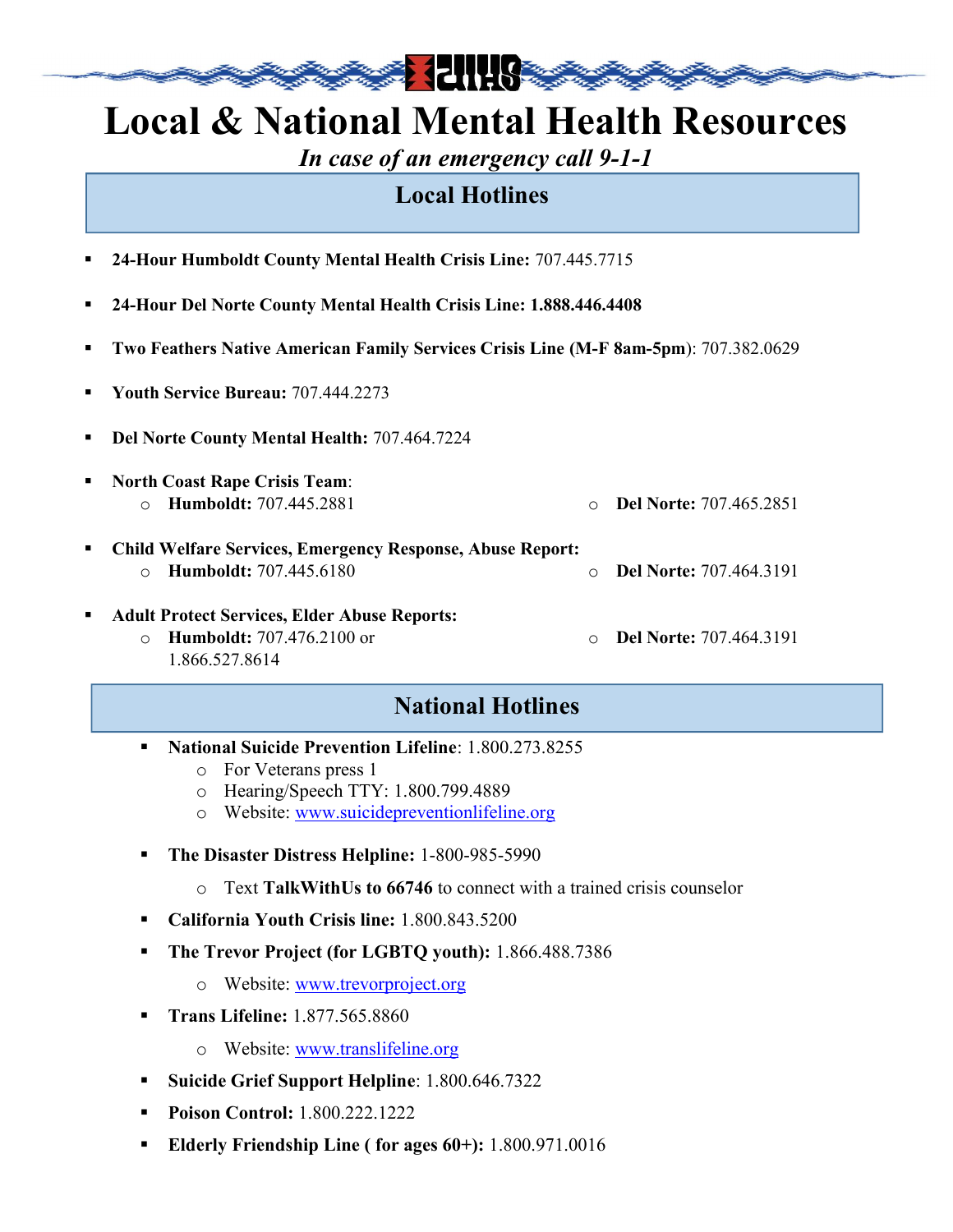

- Crisis Text Line:
	- o Text NATIVE to 741741 to text with a trained counselor for free

### Local Tribal Suicide Prevention Projects and Resources

- United Indian Health Services, Inc.
	- o Behavioral Health Department (telehealth appointments now available)
		- Potawot: 707,825,5060
		- Crescent City-Elk Valley: 707.464.5711
	- o Native Connections Project
		- Rebekah Becker, Project Manager
			- $\bullet$  707.825.5060
		- Facebook: Native Connections

#### o Ko'l Ho Koom' Mo Youth Suicide Prevention Project

- Contact Alissa Leigh or Rob England at 707.825.5070
- Facebook: UIHS- Health Promotion Education

### Two Feathers Native American Family Services

- o Behavioral Health and AOD Services
	- $-707.839.1933$
	- **Crisis Line (M-F 8am-5pm): 707.382.0629**
	- Website: https://twofeathers-nafs.org/
	- Facebook: Two Feathers-NAFS

### Yurok Tribe: Youth At-Risk Program-Native Connections

- o Bessie Shorty, Program Manager
	- 707.951.9372 (work cell)
- o Lisa Hayden, Youth Case Manager
	- 707.951.4423 (work cell)
- Hoopa Valley Tribe K'ima:w Native Connections Project
	- o Ellen Colegrove, Project Manager
		- $\blacksquare$  530.625.4261, ext. 0401
	- o Facebook: K'ima:w Native Connections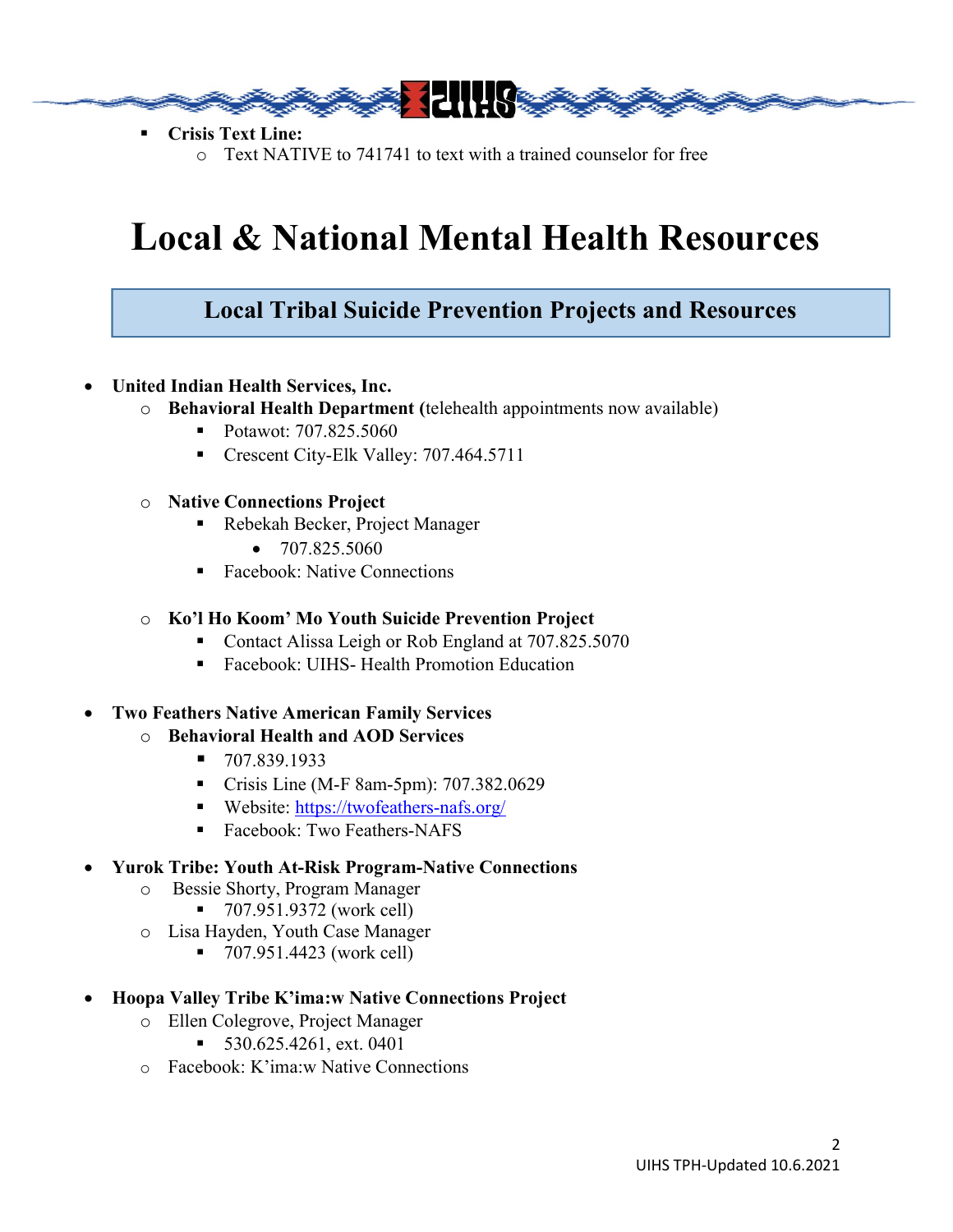**委会 相關的** 

## Del Norte County Resources

- Del Norte Community Health Center 707.465.6925
	- o Primary medical services for residents of Del Norte County. Physicians and pediatricians and mid-level practitioners. Special programs include telemedicine, diabetic education, specialist consultation in internal medicine and infectious disease and a teen health center.
- Remi Vista Inc. 707.464.4349
	- o Works with developmentally disabled adults to assist them in living independently in the community. Also provides infant and child mental health counseling.
- Northern California Indian Development Council 707.464.3512
	- o Community Health & Wellness Program provides outreach services to elders and youth, engaging them in creating effective, meaningful messages for their peers and their communities.
- Harrington House Shelter 707.465.3013
	- o Provides free emergency shelter, food and clothes; temporary restraining orders; legal advocacy court accompaniment, 24 hour hotline; individual and group counseling, a drop in center; emergency response to law enforcement and hospitals, transport to safe location; help in setting up safe households; community education and presentations.
- Tolowa Dee-ni' Nation Community and Family Services
	- o The Community & Family Services support tribal citizens to be healthy individuals that sustain their sovereign future. This program offers; child welfare services, community outreach, domestic violence and sexual assault services, elder assistance, family assistance, family outreach, foster care, higher education assistance, prevention services and vocational assistance.
		- Shu'-'aa-xuu-dvn (In a Good Way Place) Domestic Violence/Sexual Assault Program
			- $\bullet$  24-hour crisis line 707.487.3175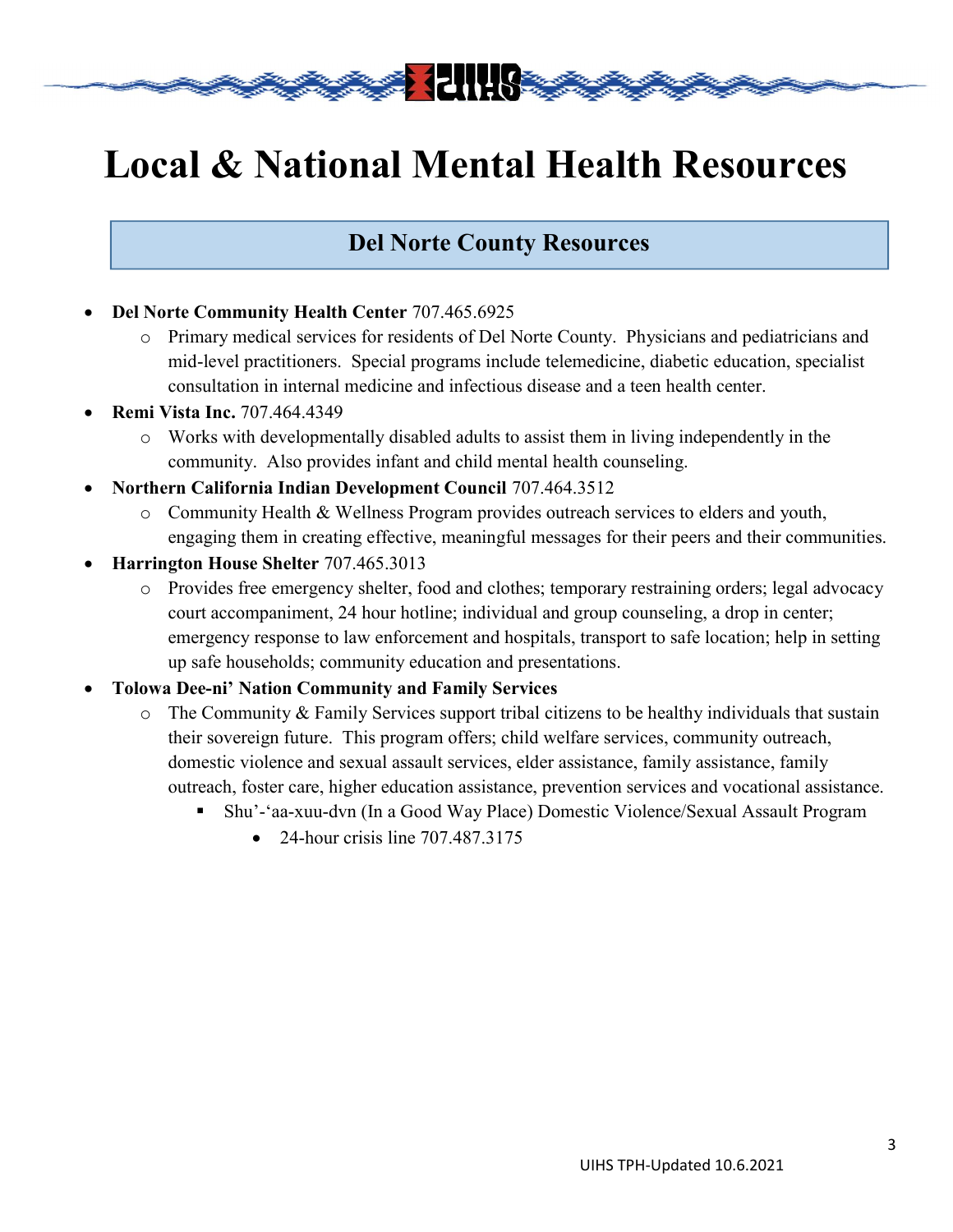**参考 相関係** 

## Humboldt County Resources

- List of Humboldt County Department of Health and Human Services Mental Health Phone Numbers by programs and services:
	- o Children & Family Services 707.268.2800
	- o Healthy Moms 707.441.5220
	- o Hope Center 707.441.3783
		- Supportive space for people with mental illness. Provide free groups, peer-to-peer advocacy and drop-in services.
	- o Mental Health Medi-Cal Managed Care 707.268.2955
	- o Mobile Outreach Program 707.441.4650
		- Provide outreach services throughout the county from assistance with CalFresh and Medi-Cal programs, as well as referrals for a range of services that support veterans, older adults, families and individuals. Check out their online calendar to see when they will be in your community.
	- o Older Adult Services 707.476.2100
	- o Patient's Rights Advocate 707.268.2995
	- o Psychiatric Emergency Services 707.476.4094
	- o Sempervirens (SV) Psychiatric Health Facility 707.445.7710
	- o Substance Use Disorder (SUD) Treatment Services 707.476.4054
- Youth Services Bureau- RAVEN Project
	- o Youth-led street outreach and drop-in center for youth, 10-21 years of age.
	- $O$  707.443.7099
- Humboldt Family Resource Center
	- o 707.443.7358
- National Alliance on Mental Illness (NAMI) Humboldt
	- o Provides advocacy, education and support to individuals with mental illness and their families.
	- $O$  707.444.1600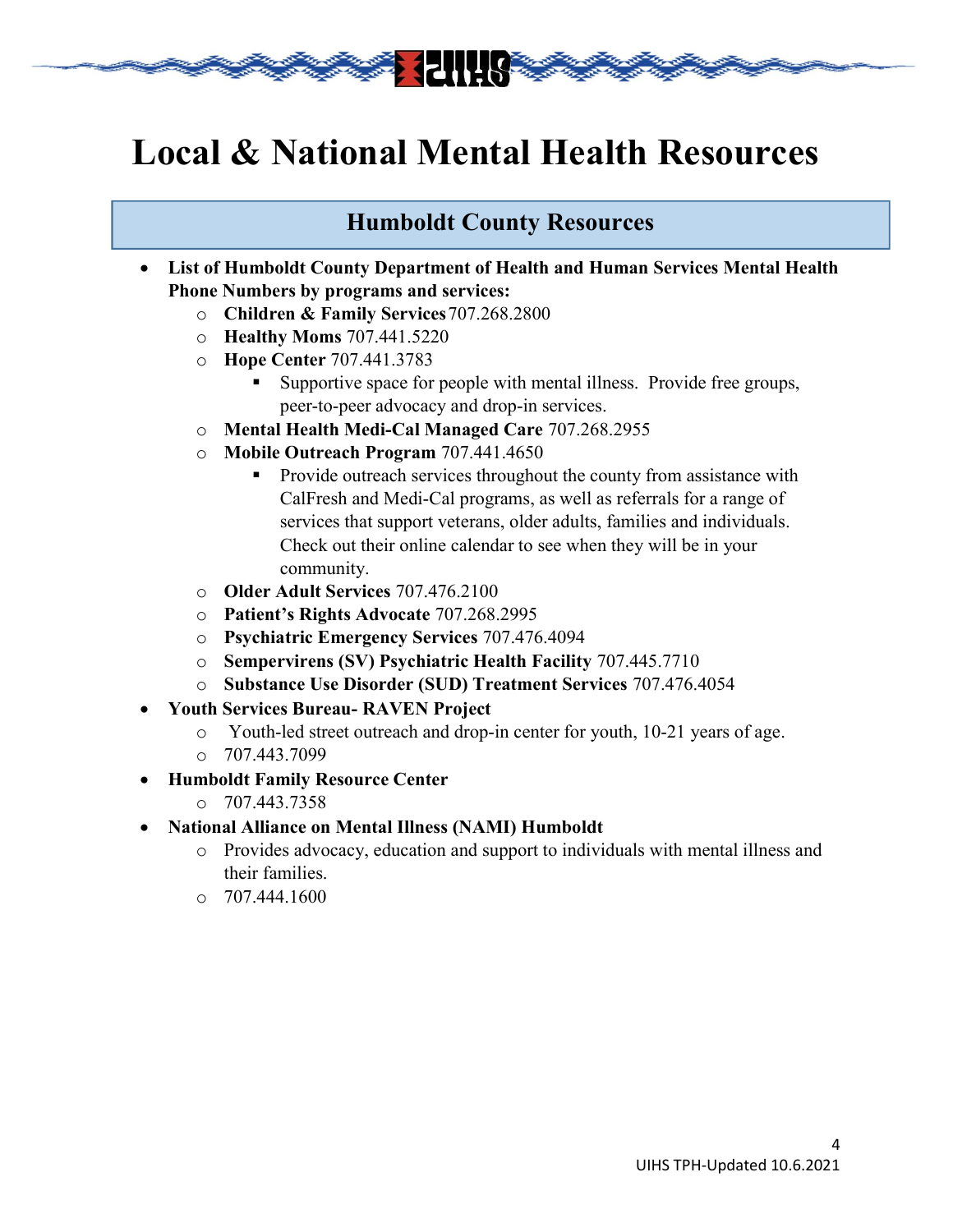**《大学》 日用 《文学** 

## Online Resources

### We R Native

- o A comprehensive health resource for Native youth, by Native youth, that provides content and stories about topics that matter most to them. Includes information about culture, environment, mental health, physical health, relationships, life tips, spirituality, wellness, and activism.
- o Website: https://www.wernative.org/
- Know the Signs
	- o Know the Signs is a statewide suicide prevention campaign intending to educate on how to find the words to have a direct conversation with someone in crisis, and how to move forward finding help and resources.
	- o Website: https://www.suicideispreventable.org/
- Two Spirit and LGBTQ Health
	- $\circ$  Provides resources for Two Spirit and LGBTQ+ individuals and loved ones (third party) within the American Indian/Alaska Native community. Includes information on finding a provider, community support, mental health care, and legal rights.
	- o Website: http://www.npaihb.org/2slgbtq/?nowprocket=1#seeus
- BlackLine
	- $\circ$  Offers an anonymous hotline for the Black, Black LGBTQ+, Brown, Native, and Muslim community to confidentially report negative, physical, and inappropriate contact with police and vigilantes. \*No one will be turned away from the Hotline based on race\*
	- o Website: https://www.callblackline.com/
- American Foundation for Suicide Prevention (AFSP)
	- $\circ$  AFSP explains how to discuss suicide loss with children and teens, including helping suicide loss survivors, navigating grief, coping skills, and additional resources.
	- o Website: https://afsp.org/
- The Jason Foundation
	- $\circ$  The Jason Foundation, Inc. (JFI) is dedicated to the prevention of the "Silent Epidemic" of youth suicide through educational and awareness programs that equip young people, educators/youth workers and parents with the tools and resources to help identify and assist at-risk youth.
	- o Website: https://jasonfoundation.com/
- The Jed Foundation
	- $\circ$  The Jed Foundation (JED) is a nonprofit that protects emotional health and prevents suicide for our nation's teens and young adults, giving them the skills and support they need to thrive today…and tomorrow.
	- o Website: https://jedfoundation.org/
- Suicide Awareness Voices of Education (SAVE)